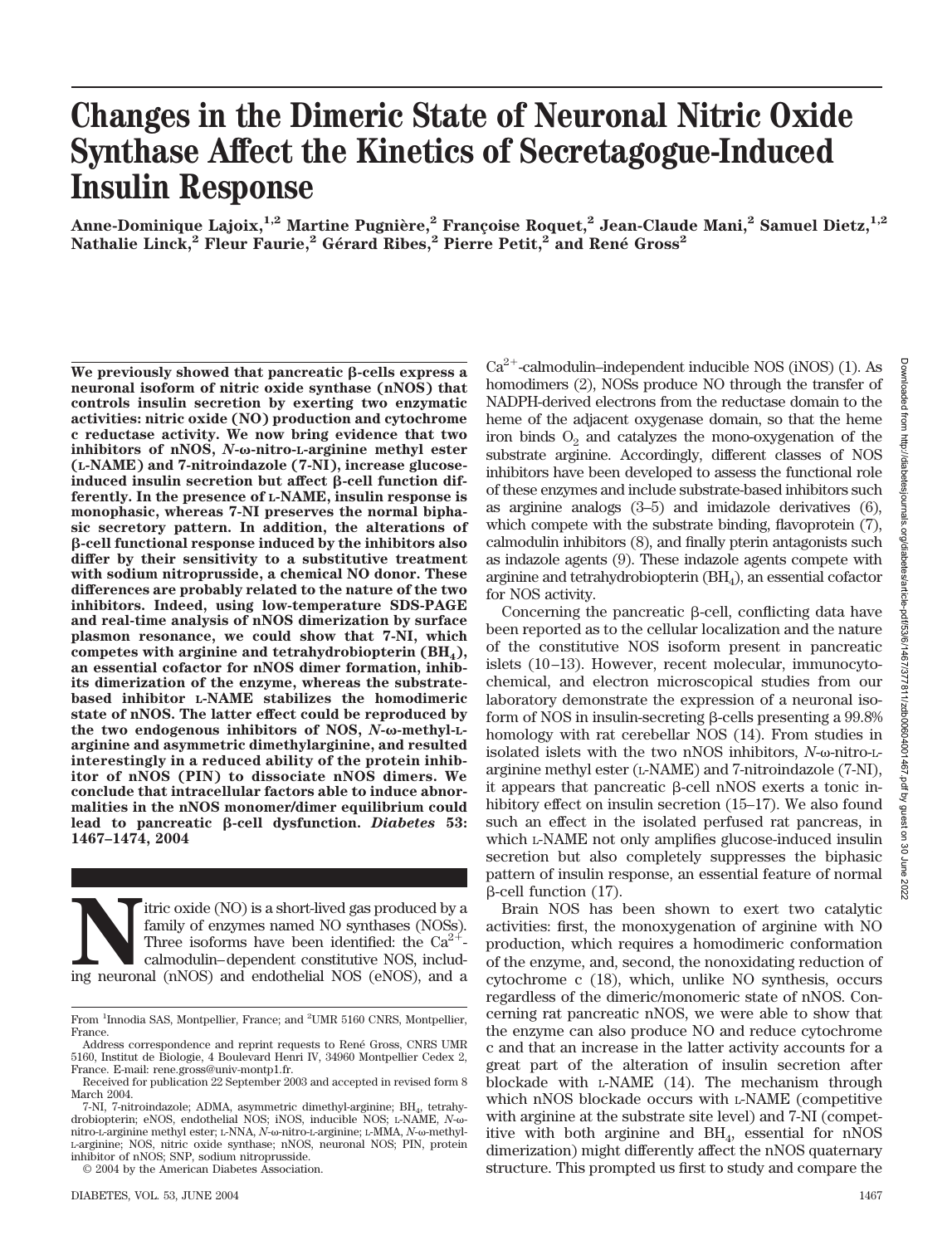effects of L-NAME and 7-NI on the kinetics and the magnitude of glucose-induced insulin secretion and then to evaluate their respective sensitivity to a substitutive treatment with an NO donor, sodium nitroprusside (SNP), and to an inhibitor of cytochrome c reductase activity, miconazole. Finally, we investigated if and how the differences we recorded relate to changes in the ability of nNOS to homodimerize in low-temperature SDS-PAGE and surface plasmon resonance studies in the presence of the two inhibitors.

### **RESEARCH DESIGN AND METHODS**

**Functional studies.** Adult male Wistar rats weighing 330–370 g were used in this study. After anesthesia of animals with sodium pentobarbitone (60 mg/kg i.p.), pancreata were isolated from all neighboring tissues and transferred into a thermostated plastic chamber according to the procedure of Loubatières et al. (19). The organs were perfused through their own arterial system with Krebs-Ringer bicarbonate buffer (108 mmol/l NaCl, 1.19 mmol/l  $KH_{2}PO_{4}$ , 4.74 mmol/l KCl, 2.54 mmol/l CaCl<sub>2</sub>, 1.19 mmol/l MgSO<sub>4</sub> 7H<sub>2</sub>O, and 18 mmol/l NaHCO<sub>3</sub>) containing 2 g/l BSA and 5 mmol/l glucose. It was continuously bubbled with a mixture of 95%  $O_2$  and 5%  $CO_2$ , and the pH was maintained close to 7.35. Perfusions were carried out at a constant pressure of  $\sim 30-40$ cm water, selected to provide a pancreatic flow rate of 2.5 ml/min. A 30-min equilibration period was allowed before the first sampling; two more control samples were collected 5 and 10 min later before any drug administration. Pancreatic effluents were measured in graduated cylinders and immediately frozen until insulin determination. The pharmacological drugs, L-NAME, L-arginine miconazole nitrate salt, 7-NI, and SNP dihydrate were purchased from Sigma-Aldrich (Steinheim, Germany).

Insulin was measured by the radioimmunochemical method of Herbert et al. (20) with rat insulin (Linco Research, St. Charles, MI) as a standard, allowing a sensitivity of 0.06 ng/ml. Insulin secretion was calculated by multiplying the hormone concentration (ng/ml) by the pancreatic flow rate. The values are given in the text and plotted in the figures as means  $\pm$  SE, but also as mean integrated data obtained by calculating the areas under the curve during the 20 min of high-glucose (11 mmol/l) administration. Both kinetic and integrated data were submitted to ANOVA followed by the Newman-Keuls multiple comparison test.

**Cell culture and incubation experiments.** The insulin-secreting cell line INS-1 (a gift from Professor C.B. Wollheim) was cultured in RPMI-1640 supplemented with 10% FCS, 100 units/ml penicillin, 100  $\mu$ g/ml streptomycin, 2 mmol/l L-glutamine, 10 mmol/l HEPES, 1 mmol/l sodium pyruvate, and 50 mmol/l 2-mercaptoethanol, according to the method of Asfari et al. (21).

For incubation experiments, INS-1 cells were seeded in 6-cm dishes at the density of  $2.5 \times 10^6$  and cultured for 5 days. The cells were first washed and preincubated for 1 h at 37°C in Krebs-Ringer bicarbonate buffer containing 2 g/l BSA in the absence of glucose. After removal of the medium, the cells were incubated for 1 h at 37°C in the same buffer in the presence of 5 mmol/l glucose and the different pharmacological drugs (see below). At the end of the incubation period, the medium was removed and the cells were solubilized in lysis buffer (see bellow).

**Low-temperature SDS-PAGE and Western blot.** Low-temperature SDS-PAGE has been used to study nNOS dimerization in vitro and in INS-1 cells (22). For in vitro analysis, low-temperature SDS-PAGE was performed on  $1 \mu$ g recombinant rat nNOS (Alexis Biochemicals, Lausen, Switzerland), after incubation in 50 mmol/l triethanolamine buffer (pH 7) (22) for 1 h at 25°C in the absence or presence of  $BH<sub>4</sub>$  (100  $\mu$ mol/l; Sigma-Aldrich), arginine (1 mmol/l), *N*- $\omega$ -nitro-L-arginine (L-NNA) (1 mmol/l; Sigma-Aldrich), 7-NI (100 μmol/l), *N*-ω-methyl-L-arginine (1 mmol/l; Sigma-Aldrich), and N-ω, N-ωdimethylarginine (1 mmol/l; Sigma-Aldrich). For experiments with the protein inhibitor of nNOS (PIN), recombinant PIN (2, 5, and 10 molar excess vs. nNOS) was added to the pharmacological drugs for the last 45 min of a 1.5-h incubation. Incubations were terminated by the addition of cold  $2\times$  Laemmli buffer. Samples were then subjected to SDS-PAGE using a 4–12% gradient gel (Invitrogen, Carlsbad, CA) in a cold room at 4°C (22). After a 2-h migration, the gels were stained with the Silver Staining Kit of Amersham Biosciences (Little Chalfont, U.K.).

In the case of INS-1 cell extracts, low-temperature SDS-PAGE was followed by a Western blot. INS-1 cells were first incubated in 5 mmol/l glucose in the absence or presence of 5 mmol/l arginine, 5 mmol/l L-NAME, 5 mmol/l arginine  $+ 5$  mmol/l L-NAME, 100  $\mu$ mol/l 7-NI, and 100  $\mu$ mol/l 7-NI  $+ 5$  mmol/l arginine for 1 h. After incubation, the cells were homogenized in 20 mmol/l Tris lysis buffer, pH 7.4, containing 150 mmol/l NaCl, 1% Triton X-100, 0.1% SDS, and a cocktail of protease inhibitors (Roche Applied Science, Mannheim, Germany). Then,  $75 \mu$ g soluble proteins were separated on a  $6\%$  SDS-polyacrylamide gel at 10°C and transferred to a nitrocellulose membrane. Filters were first saturated with 5% dried skim milk and then incubated in the presence of a monoclonal anti-nNOS antibody (diluted 1:750; Transduction Laboratories, Lexington, KY). After washing, the membranes were finally incubated with a horseradish peroxidase–conjugated anti-mouse antibody (diluted 1:3,000; Sigma-Aldrich). Immunoreactivity was detected by an enhanced chemiluminescence reaction (Amersham Biosciences).

**BIACORE analysis.** nNOS dimerization was analyzed by surface plasmon resonance using a BIACORE 2000 apparatus (Biacore AB, Uppsala, Sweden). Recombinant rat nNOS (Alexis Biochemicals), at a concentration of 5  $\upmu\mathbf{g}/\mathbf{m}$  in 10 mmol/l acetate buffer (pH 5.5), was covalently immobilized on a flow cell of a CM5 sensor chip (Biacore AB) using the *N*-ethyl-*N*-(dimethylaminopropyl)carbodiimine protocol described by the manufacturer. The amount of bound nNOS was 1,500 pg/mm2 . A second flow cell without immobilized protein was used as a control. The binding experiments were performed at  $37^{\circ}$ C in the eluent buffer HBS-EP (Biacore AB) at a flow rate of 30 µl/min. Next, 10  $\mu$ g/ml nNOS diluted in the eluent buffer was injected (over a period of 180 s) alone or in the presence of different combinations of BH<sub>4</sub> (10  $\mu$ mol/l), L-NNA (0.1 mmol/l), or 7-NI (10  $\mu$ mol/l). The nNOS-coated flow cell was first equilibrated with the eluent buffer containing the same combination of pharmacological drugs, and nNOS was added to this buffer immediately before injection to avoid dimerization in the tube. After the injection step, a 400-s dissociation step with eluent buffer was followed by a pulse of HCOOH 2M to regenerate the nNOS surface. The same experiments were performed with an irrelevant protein injected to measure the nonspecific binding. The immobilization level of nNOS and the flow rate were optimized to avoid mass transfer phenomena. Each experiment was repeated at least three times. The kinetic parameters of the binding reaction were determined using BIA evaluation 3.2 software (Biacore AB).

## **RESULTS**

**Comparative study of the alteration of insulin response to glucose by L-NAME and 7-NI.** Raising the glucose concentration from 5 to 11 mmol/l provoked the classic biphasic insulin response with a mean integrated response of  $178.6 \pm 13.0$  ng/ml  $\times$  20 min (Fig. 1*A*). Administration of the competitive inhibitor of nNOS, L-NAME (5 mmol/l), 15 min before and during high glucose perfusion converted the biphasic pattern into a monophasic one with a significant increment of insulin output  $(596.5 \pm 20.0 \text{ ng} \times 20 \text{ min}; P < 0.001)$  (Fig. 1*A*). The dose of L-NAME chosen has been previously shown not to produce a nonspecific depolarizing effect (23). The second inhibitor of nNOS, 7-NI, infused under the same conditions, dose-dependently (from 20 to 100  $\mu$ mol/l; data not shown) potentiated insulin response to glucose. Indeed, at a concentration of 100  $\mu$ mol/l, insulin secretion was markedly increased (895.1  $\pm$  18.1 ng  $\times$  20 min; *P* < 0.001) but remained clearly biphasic (Fig. 1*A*).

**Effect of SNP and miconazole on alteration of the insulin response to glucose induced by L-NAME and 7-NI.** A substitutive treatment with the NO donor SNP (30  $\mu$ mol/l) was ineffective in the presence of 5 mmol/l L-NAME and high glucose (11 mmol/l) but significantly decreased the secretory effect of 100  $\mu$ mol/l 7-NI from 895.1  $\pm$  98.1 to 389.7  $\pm$  33.6 ng  $\times$  20 min (*P* < 0.001) (Fig. 1*B*). At the higher concentration  $(300 \mu \text{mol/l})$ , SNP strongly increased insulin secretion in the presence of L-NAME (1274.0  $\pm$  108.3 ng  $\times$  20 min; *P*  $\lt$  0.001) but drastically reduced the effect of 7-NI by 80% (180.8  $\pm$  21.6 ng  $\times$  20 min;  $P < 0.001$ ). In contrast, the inhibitor of cytochrome c reductase activity, miconazole  $(10 \mu \text{mol/l})$ , significantly decreased both L-NAME– and 7-NI–induced increases in insulin outputs to  $177.2 \pm 12.8$  ( $-70\%$ ) and  $349.8 \pm 29.7$  ( $-61\%$ ) ng  $\times$  20 min, respectively ( $P < 0.001$ ) (Fig. 1*B*).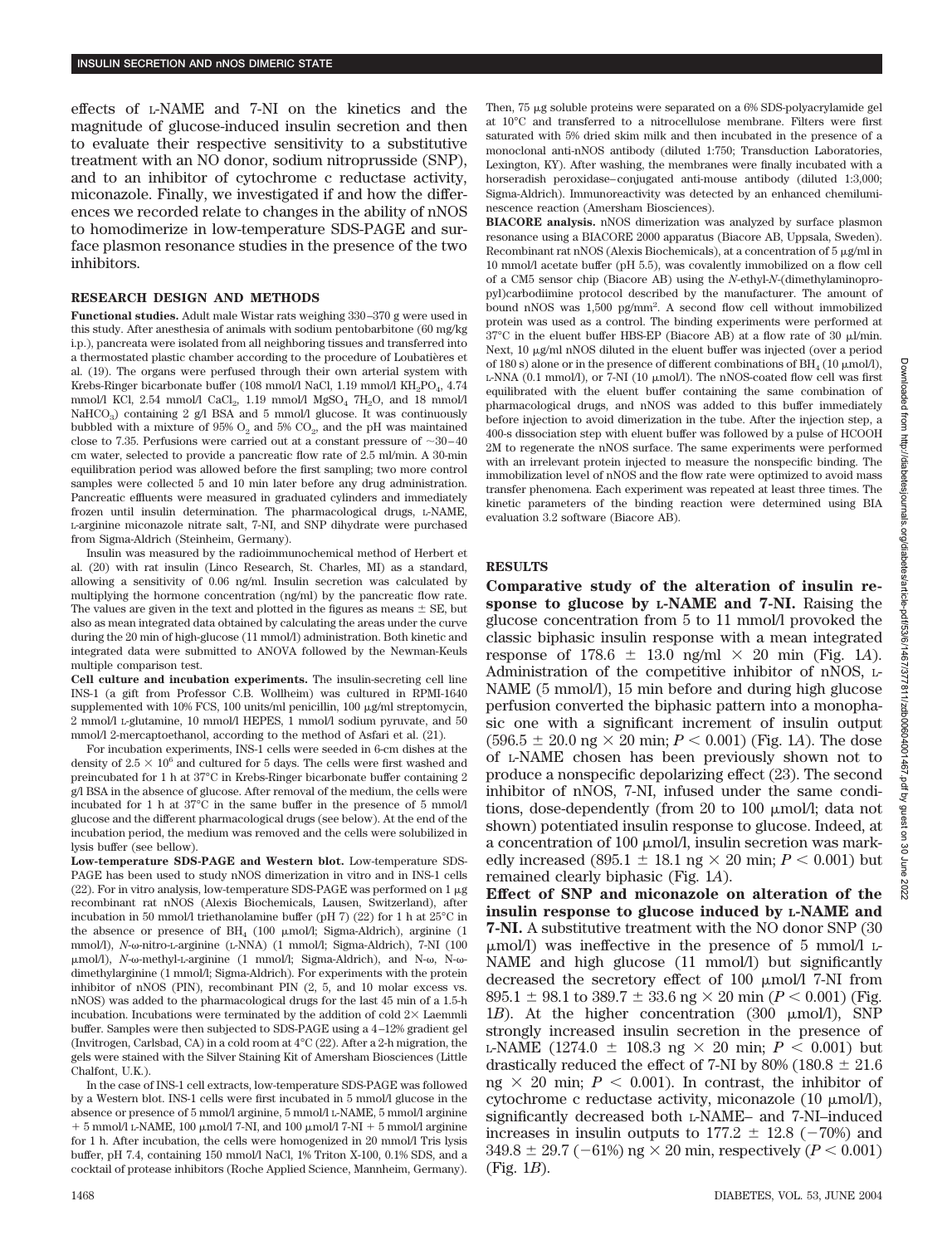

**FIG. 1. Comparison of the alteration of glucose insulinotropic effect induced by L-NAME and 7-NI and the sensitivity to a substitutive treatment** with SNP and miconazole in the isolated perfused rat pancreas. A: Effect of 5 mmol/l L-NAME ( $P < 0.001$ ,  $n = 5$ ,  $\blacksquare$ ) and 100  $\mu$ mol/l 7-NI ( $P < 0.001$ ,  $n = 7$ ,  $\blacktriangle$ ) compared with the effect of glucose alone ( $n = 6$ ,  $\circ$ ). Basal glucose background: 5 mmol/l. *B*: Effect of 30  $\mu$ mol/l (NS,  $n = 5$ ) and 300  $\mu$ mol/l ( $P < 0.001$ ,  $n = 5$ ) SNP and 10  $\mu$ mol/l miconazole (Mico,  $P < 0.001$ ,  $n = 6$ ) on L-NAME-induced alteration ( $n = 7$ ) compared with the effect of 30  $\mu$ mol/l (P < 0.001, n = 6) and 300  $\mu$ mol/l (P < 0.001, n = 6) SNP and 10  $\mu$ mol/l miconazole (P < 0.001, n = 6) on 7-NI-induced alteration  $(n = 7)$ . AUC, area under the curve.

**Effect of simultaneous administration of L-NAME and 7-NI on insulin response to glucose.** Simultaneous infusion of 5 mmol/l L-NAME and 100  $\mu$ mol/l 7-NI provoked a significant increase in insulin output  $(P < 0.01$  vs. 7-NI alone;  $P < 0.001$  vs. L-NAME alone) (Fig. 2A). The mean integrated insulin output for 20 min of high glucose administration reached 1,651.4  $\pm$  130.4 ng  $\times$  20 min and corresponds to the sum of the effects recorded in the presence of the inhibitors alone. In this combined treatment, miconazole (10  $\mu$ mol/l) and SNP (300  $\mu$ mol/l) induced a 65 and 40% decrease, respectively  $(P < 0.001)$ (Fig. 2*B*). When infused together, they further decreased insulin output to 454.7  $\pm$  59.3 ng  $\times$  20 min ( $-72\%$ ; *P*  $\lt$ 0.001).

**Effect of a substitutive treatment with SNP and miconazole on the alteration of insulin response to glucose induced by 7-NI.** Simultaneous administration of SNP (30  $\mu$ mol/l) and miconazole (10  $\mu$ mol/l) markedly



**FIG. 2. Effect of a combined treatment with L-NAME and 7-NI on the insulin response to glucose in the isolated perfused rat pancreas.** *A***: Effect** of 5 mmol/l L-NAME + 100 µmol/l 7-NI in the presence of 11 mmol/l glucose  $(n = 6, \square)$  compared with the effect of L-NAME  $(P < 0.001, n = 5, \bullet)$ and 7-NI alone ( $P < 0.01$ ,  $n = 6$ ,  $\blacktriangle$ ). B: Effect of 10  $\mu$ mol/l miconazole (Mico) ( $P < 0.001$ ,  $n = 6$ ), 300  $\mu$ mol/l SNP ( $P < 0.001$ ,  $n = 5$ ), or a combination of miconazole  $+$  SNP ( $P$  < 0.001,  $n = 4$ ) on insulin output induced by L-NAME  $+$  7-NI in the presence of high glucose. AUC, area under **the curve.**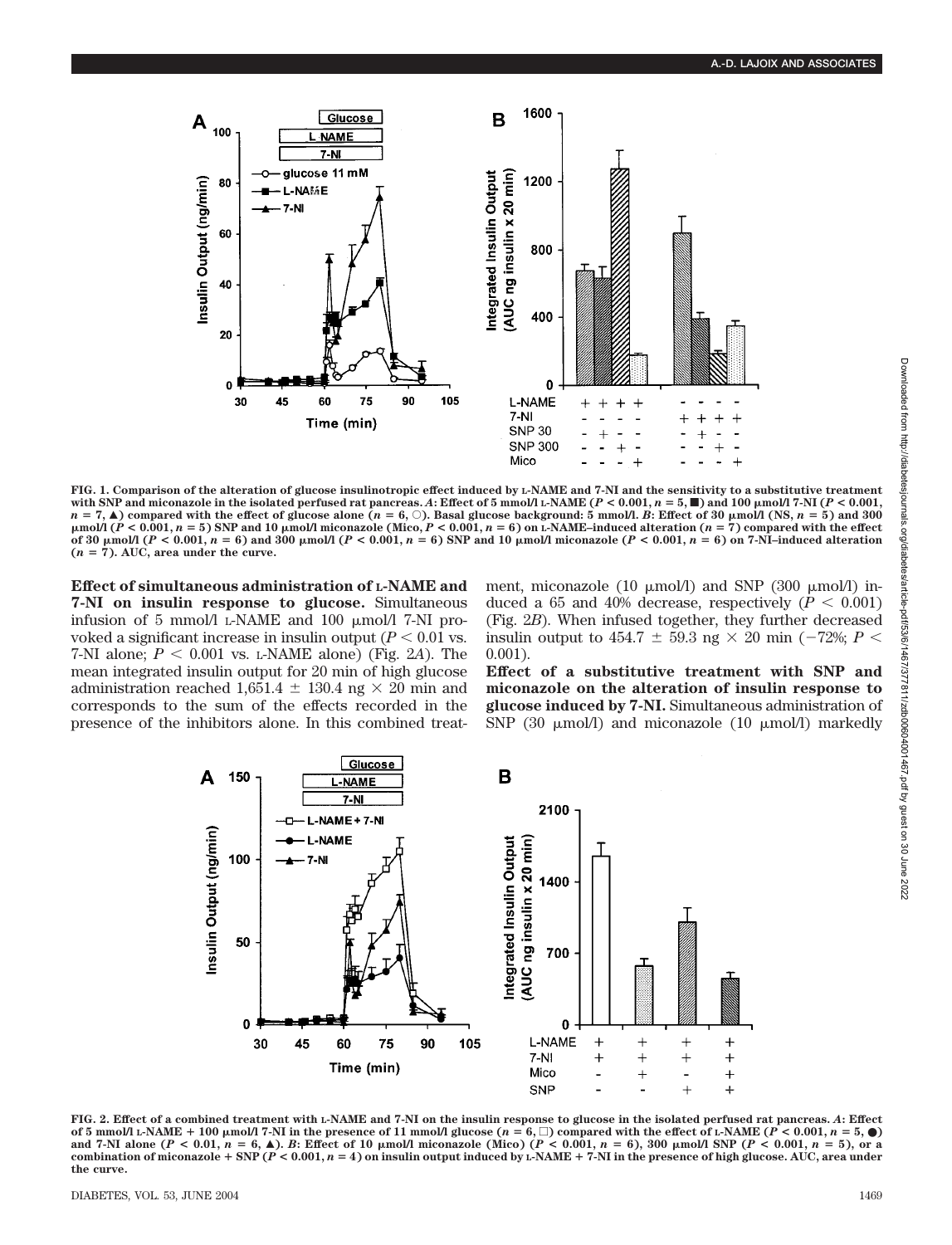

**FIG. 3. Effect of a combined treatment with SNP and miconazole on the 7-NI–induced alteration of the insulin response to glucose in the** isolated perfused rat pancreas. Effect of  $30 \mu \text{mol/l}$  SNP  $+ 10 \mu \text{mol/l}$ miconazole (Mico) on 7-NI-induced alteration ( $P < 0.001$ ,  $n = 6$ ,  $\triangle$ ) **compared with the effect of 7-NI (** $n = 7$ **,**  $\blacksquare$ **) and glucose alone (** $n = 6$ **,** E**) is shown. Basal glucose background: 5 mmol/l.**

reduced insulin output induced by 100  $\mu$ mol/l 7-NI (Fig. 3). The secretory response remained biphasic, reaching  $229.4 \pm 22.3$  ng  $\times$  20 min ( $-74\%$ ;  $P < 0.001$  vs. 7-NI alone), a value close to that observed with glucose alone (178.6  $\pm$ 13.0 ng  $\times$  20 min).

**Effect of 7-NI on arginine-induced insulin secretion.**  $7-NI$  (100  $\mu$ mol/l), ineffective on insulin secretion when given alone on the 5 mmol/l glucose background, significantly increased the arginine (5 mmol/l) secretory effect from  $151.9 \pm 15.5$  to  $270.1 \pm 38$  ng  $\times 20$  min ( $P < 0.01$ ) (Fig. 4). This increment was completely prevented by simultaneous administration of SNP  $(300 \mu \text{mol/l})$ .



**FIG. 4. Effect of 7-NI on arginine-induced insulin secretion in the isolated perfused rat pancreas. Effect of 100 mol/l 7-NI alone (***P* **<** 0.01,  $n = 7$ ) or in the presence of 300  $\mu$ mol/l SNP ( $n = 7$ ) on 5 mmol/l **arginine-induced insulin secretion compared with arginine alone (***n* **7) is shown. Basal glucose background: 5 mmol/l. AUC, area under the curve.**

**Effects of L-NAME and 7-NI on the dimeric state of nNOS in the INS-1 cells.** Concerning nNOS, the heme moiety is the only indispensable factor for dimerization, but arginine and  $BH<sub>4</sub>$  are both necessary to stabilize the dimeric conformation (22,24). Because L-NAME and 7-NI act through different mechanisms to inhibit nNOS, we wondered if the different insulin secretory patterns in response to glucose could not result from the ability of the two inhibitors to differently affect the dimeric conformation of the enzyme.

Using low-temperature SDS-PAGE (22) and Western blotting, we investigated the monomer/dimer equilibrium of nNOS in the INS-1 cells after treatment with 5 mmol/l glucose in the presence or absence of arginine, L-NAME, and 7-NI during 60 min. Under basal conditions, we were able to detect faint amounts of SDS-resistant dimers, whereas in the presence of arginine, part of the monomers were converted to SDS-resistant dimers, with a 300-kDa molecular mass (Fig. 5). Incubation with L-NAME resulted in the appearance of two dimeric species, differing by their respective 300- and 270-kDa molecular masses. The amount of both dimer species was reinforced by simultaneous incubation with L-NAME and arginine. After incubation with 7-NI, we could not detect any SDS-resistant dimers, whereas some dimers did occur when arginine was also present, but they were less abundant than with arginine alone. Similar data could also be obtained after incubation of INS-1 cells during 20 min, a time corresponding roughly to the duration of the pretreatment period we applied before administrating secretagogues in the isolated perfused pancreas. Thus, in INS-1 cells, L-NAME, just like arginine, promotes nNOS dimerization, whereas 7-NI, on the contrary, inhibits the dimerization of the enzyme. **In vitro effects of L-NNA and 7-NI on the dimerization of nNOS.** To further investigate the effects of the two inhibitors on nNOS dimerization, we used recombinant nNOS, incubated in the presence of 100  $\mu$ mol/l BH<sub>4</sub>, 1 mmol/l arginine, 1 mmol/l L-NNA, or 100  $\mu$ mol/l 7-NI. L-NNA was preferred to the prodrug L-NAME in these in vitro experiments because it is the final product of the hydrolytic bioactivation of L-NAME in the cells (25). After a 1-h incubation, BH4 with arginine induced the formation of 300-kDa SDSresistant dimers, whereas  $BH<sub>4</sub>$  with L-NNA led to the formation of two SDS-resistant dimeric species, one of 300 kDa and the other of 270-kDa molecular mass (Fig. 6*A*). Other bands are faint amounts of contaminants revealed by the silver staining. The smaller dimers were also faintly produced in the presence of  $BH<sub>4</sub>$  with arginine. Moreover, neither arginine nor L-NNA promoted dimer formation on their own in the absence of  $BH<sub>4</sub>$  (data not shown). In the presence of BH<sub>4</sub> and 7-NI, no SDS-resistant dimers could be detected. Furthermore, unlike L-NNA, the addition of  $7$ -NI to  $BH<sub>4</sub>$  and arginine clearly inhibited the dimerization induced by the latter. These results clearly indicate that the combined action of  $BH<sub>4</sub>$  and L-NNA induces the formation of two types of dimers and that  $7-NI$  inhibits  $BH<sub>4</sub>$  and arginine-induced dimer formation.

**Real-time interaction analysis of nNOS dimerization by BIACORE.** Influence of the different cofactors on nNOS dimerization was analyzed by surface plasmon resonance using the BIACORE technology. In the absence of added compound, there was no binding of nNOS on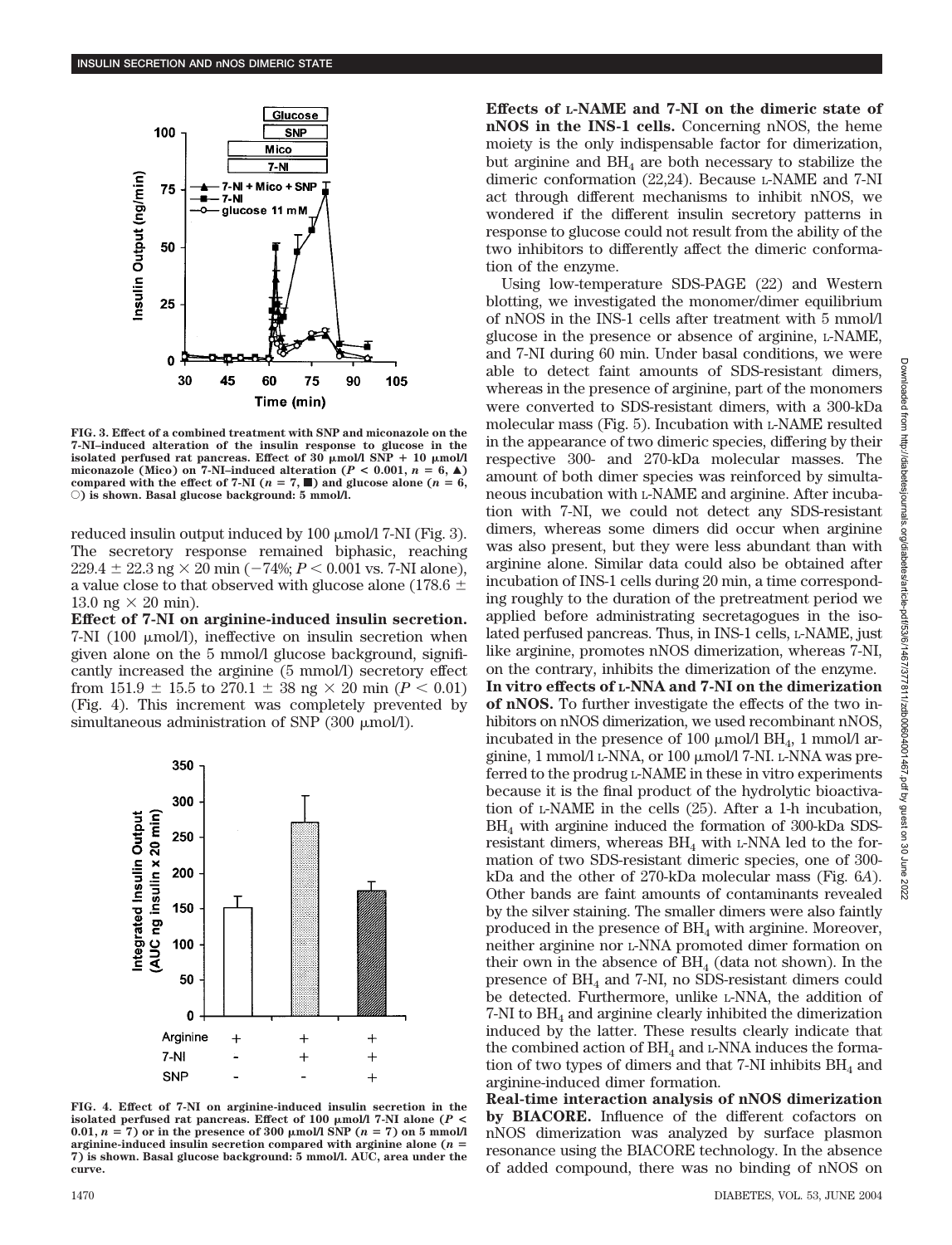

**FIG. 5. Effect of L-NAME and 7-NI on the dimeric state of nNOS in INS-1 cells. INS-1 cells were incubated in the presence of 5 mmol/l glucose and different compounds as indicated. The dimer/monomer equilibrium was analyzed by low-temperature SDS-PAGE and subsequent Western blotting with an anti-nNOS antibody. Monomers and the two types of dimers are indicated by arrows. Arg, arginine; C, control.**

immobilized nNOS (Fig. 7*A*). In contrast, the addition of  $BH<sub>4</sub> + L-NNA$  to the sample and eluent buffer induced nNOS binding to the immobilized nNOS (Fig. 7*B*), with an association rate constant (ka) of 2.85  $\pm$  0.20  $\times$  10<sup>5</sup> (mol/l)<sup>-1</sup> s<sup>-1</sup>, a dissociation rate constant (kd) of 2.76  $\pm$  $0.06 \times 10^{-3}$  s<sup>-1</sup>, and an affinity constant measured at equilibrium  $(K_{\text{D}})$   $(K_{\text{D}} = \text{ka/kd})$  of  $9.68 \times 10^{-8}$  mol/l (Fig. 7). L-NNA without  $\overrightarrow{BH}_4$  was able to promote nNOS dimerization (Fig.  $7C$ ). Addition of  $7-NI$  to  $BH<sub>4</sub>$  prevented the binding of nNOS to immobilized nNOS (Fig. 7*D*). Injections of an irrelevant protein to the immobilized nNOS in the same experimental conditions showed the absence of nonspecific binding (data not shown).

**In vitro effects of endogenous inhibitors of nNOS.** Methyl-arginines are produced in vivo by enzymes known as arginine methyltransferases and are released into the cytosol after proteolysis of the methylated proteins (26). Among the methyl-arginines produced in mammals, only the asymmetric forms, such as  $N$ - $\omega$ -methyl-L-arginine (L-MMA) and asymmetric dimethyl-arginine (ADMA), are endogenous inhibitors of NOSs by competition with the substrate binding. We therefore questioned whether the physiological inhibitors L-MMA and ADMA could reproduce the same effects as L-NAME on nNOS dimerization. In the presence of 100  $\mu$ mol/l BH<sub>4</sub>, 1 mmol/l L-MMA or ADMA induced the formation of the same two dimeric species as L-NNA (Fig. 6*B*). These results clearly indicate that endogenous inhibitors of NOS promote nNOS dimerization, as does the pharmacological antagonist L-NNA.

**Effects of arginine, L-NNA, L-MMA, and ADMA on PIN-induced dimer destabilization.** Using the yeast



**FIG. 6. In vitro effect of L-NNA, 7-NI (***A***), and endogenous inhibitors of nNOS, L-MMA, and ADMA (***B***) on the dimerization of nNOS. Recombinant nNOS was incubated in the presence of the indicated factors for 1 h. Dimers and monomers were separated by low-temperature SDS-PAGE, and the proteins were revealed by silver staining. Arrows indicate the monomers and the two types of dimers. Arg, arginine; C, control.**

two-hybrid screen, Jaffrey and Snyder (27) identified an 89–amino acid protein called PIN (protein inhibitor of nNOS) that interacts with the  $NH_2$ -terminus of nNOS. PIN is a highly conserved protein that blocks the enzyme dimerization and subsequent NO production (27). In the pancreatic  $\beta$ -cells, we have shown the presence of PIN, whose overexpression provokes an increased insulin secretion in INS-1 cells, independently of nNOS catalytic activities (28). We then questioned whether the presence of L-NNA, L-MMA, and ADMA could affect the ability of PIN to dissociate nNOS dimers. Increasing concentrations of PIN almost completely suppressed  $BH<sub>4</sub>$  and arginineinduced dimers, whereas  $BH<sub>4</sub>$ - and L-NNA–induced dimers remained stable, even at the highest PIN concentration tested (Fig. 8*A*). Under the same conditions, PIN was also ineffective in destabilizing dimers produced in the presence of L-MMA or ADMA (Fig. 8*B*). These results clearly show that the stabilizing effect of L-NNA, L-MMA, or ADMA on nNOS dimers prevents PIN from inhibiting nNOS dimerization.



**FIG. 7. Real-time analysis of nNOS dimerization by BIACORE. nNOS (10 g/ml) was injected on recombinant nNOS immobilized on a CM5 sensor chip in different combinations of cofactors: binding of nNOS on**  $nNOS$ , without cofactor (*track a*); in the presence of  $BH_4^2$  (10  $\mu$ mol/l) **and L-NNA (0.1 mmol/l) (***track b***); in the presence of L-NNA (0.1** mmol/l) (*track c*); and in the presence of  $BH_4$  (10  $\mu$ mol/l) and 7-NI (10 **mol/l) (***track d***). The sensorgram (***track b***) illustrated the given kinetic parameters in the inset: ka, association rate constant; kd,** dissociation rate constant;  $K<sub>D</sub>$ , affinity constant measured at equilibrium  $(K_D = \text{ka/kd})$ . RU, resonance unit.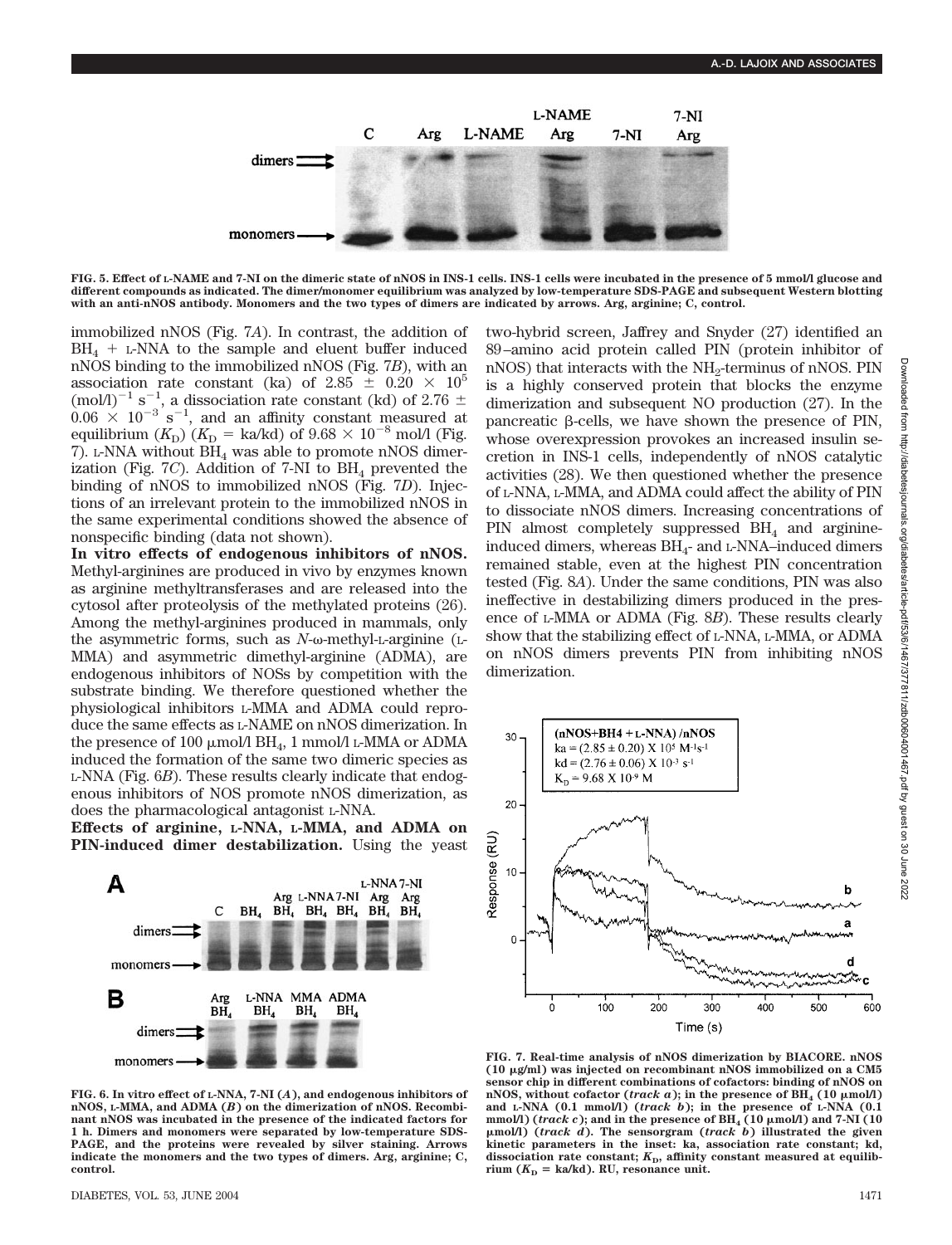

# **DISCUSSION**

Our data demonstrate that the blockade of pancreatic nNOS results in strong amplification of glucose-induced insulin secretion, but that, depending on the nature and the molecular event challenged by the inhibitor, pancreatic  $\beta$ -cell secretory pattern is differently affected. In this respect, our molecular study clearly demonstrates that the two NOS antagonists, L-NAME and 7-NI, had different effects on the dimeric state of nNOS, both in vitro and in the  $\beta$ -cell line INS-1. L-NAME (or its final product L-NNA) was able to stabilize the nNOS dimers, whereas 7-NI destabilized them and induced monomerization of the enzyme.

In a recent study (14), we showed that insulin-secreting cells express a neuronal isoform of NOS and that the enzyme, just like the form present in brain (1,18), is able to exert two catalytic activities: production of NO and a nonoxidating cytochrome c reductase activity. Indeed, we showed that the monophasic exaggerated insulin response to glucose in the presence of L-NAME resulted from both decreased NO production and increased nNOS-related cytochrome c reductase activity (14). We now report that 7-NI, another specific inhibitor of nNOS, is also able to increase glucose-induced insulin secretion, but, unlike L-NAME, it preserves the normal biphasic pattern of the --cell response. Furthermore, if an increased cytochrome c reductase activity is, as for L-NAME, responsible for part of the amplifying effect of 7-NI, the latter is much more sensitive to the inhibitory effect of a substitutive treatment with SNP. Therefore, these data suggest that different mechanisms are involved in the alteration of insulin secretion induced by the two inhibitors. Such differences are probably related to the nature of the drugs. Indeed, L-NAME is known to compete with arginine binding, whereas 7-NI competes with arginine and  $\text{BH}_4$ , an essential cofactor involved in the regulation of nNOS catalytic activity and quaternary structure. Concerning nNOS dimerization, the heme moiety is the sole factor absolutely required for the formation of dimers (24,29,30). These dimers are stable under native conditions, but  $BH<sub>4</sub>$  and arginine are necessary for their stabilization and for their resistance to SDS (22,30).

L-NNA is a substrate-based inhibitor, obtained by the insertion of a nitro group onto the guanidino terminus of arginine, that blocks NO production by competition with the substrate binding. Because of the strong structural homology between L-NNA and arginine, it could be expected that the binding of L-NNA to the substrate binding site mimics the stabilizing effect of arginine on nNOS **FIG. 8. In vitro effects of arginine, L-NNA (***A***), L-MMA, and ADMA (***B***) on PIN-induced dimer destabilization. Recombinant nNOS was first incubated in the presence of the indicated factors for 45 min and then with or without (***C***) increasing concentrations of PIN (2, 5, and 10 molar excess with respect to nNOS) for an additional 45 min. Dimers and monomers were separated by low-temperature SDS-PAGE, and the proteins were detected by silver staining. Arrows indicate the monomers and the dimers. Arg, arginine; C, control.**

dimerization. Such a possibility is supported by a study showing that most arginine analogs promote iNOS dimerization to the same extent as arginine and sometimes even more efficiently (31). This was the case in our study, which showed that L-NNA is able to stabilize nNOS dimers in the presence of BH4. This effect can probably be explained by the fact that L-NNA binds to the arginine binding site by the same set of interactions as arginine (32–34). Indeed, arginine and its analogs are maintained above the heme moiety by interactions between the two nitrogen atoms of the guanidium group and glutamic acid 371 (numbering of inducible NOS) (32). 7-NI is an indazole compound with a structure very different from L-NNA. This competitive inhibitor of NOS, more selective for nNOS, acts competitively with respect to arginine and  $BH<sub>4</sub>(9)$ . Unlike L-NNA, 7-NI completely destabilized the nNOS dimer by preventing binding of  $BH<sub>4</sub>$  and arginine, both essential factors for dimer stabilization.

From these molecular studies, we conclude that the differences in the functional endocrine effects of the two nNOS inhibitors are related to their opposite effects on the dimeric state of the enzyme. Miconazole, the inhibitor of nNOS-induced reduction of cytochrome c, is effective in reducing the stimulating effect of both L-NAME and 7-NI, which is in accordance with the ability of nNOS to reduce cytochrome c in the dimeric as well as the monomeric conformation. As for the effect of the substitutive treatment with SNP, the clear inhibition observed with 7-NI fits well with a decreased endogenous NO production because of the inability of nNOS to synthesize NO as a monomer. Because NO has been shown to inhibit phosphofructokinase (16), glyceraldehyde phosphate dehydrogenase (35), and cytochrome oxidase (36), suppression of an inhibitory tone on glycolytic and mitochondrial enzymes together with a rise in ATP production, resulting from an increased cytochrome c reductase activity, account for the whole increment in insulin secretion due to the blockade of nNOS with 7-NI. Consequently, because the effect of 7-NI results from increases in glycolytic and mitochondrial electron fluxes, the physiological biphasic pattern of the --cell response is conserved. Such a possibility is further supported by the observation that the enhancement by 7-NI of the arginine insulinotropic effect is completely suppressed by the NO donor, which contrasts markedly with the stimulating effect of SNP on the strong potentiation of arginine-induced insulin secretion in the presence of L-NAME (37).

In contrast, stabilization of the dimeric state, in the presence of the nonmetabolizable arginine analog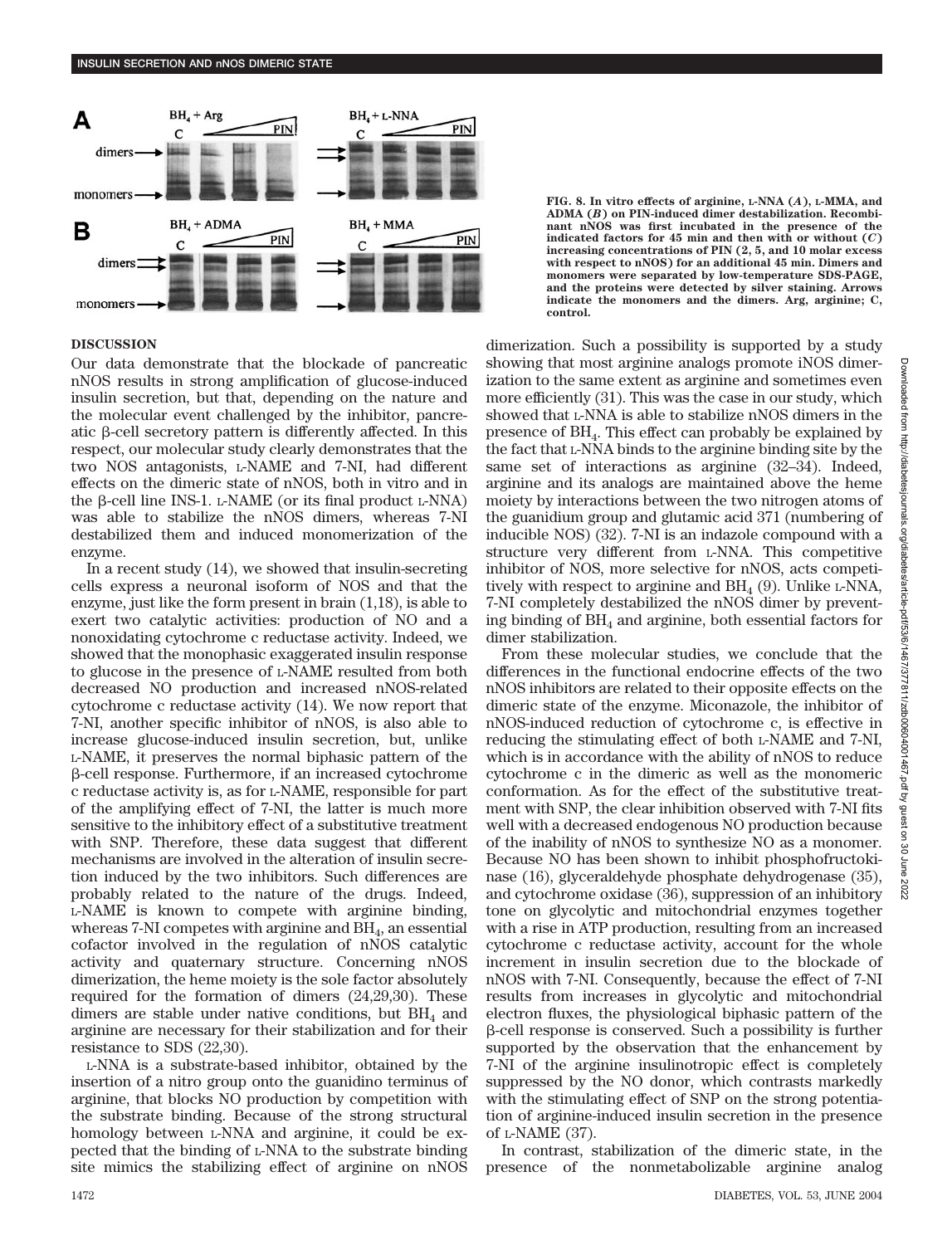L-NAME, induced a decreased NO production and an increased cytochrome c activity as well, as shown in our previous study (14). A striking difference with 7-NI is the minor role played by the inhibitory effect of SNP, whereas a clear stimulating effect occurs with L-NAME at a concentration  $(300 \mu \text{mol/l})$  that completely inhibits the second phase of insulin response to glucose alone (17). This suggests that binding to nNOS of L-NNA issued from L-NAME during the pretreatment and treatment periods triggers molecular mechanisms less tightly coupled with metabolic fluxes than 7-NI and is responsible for the disappearance of the biphasic secretory pattern. Thus, our data bring evidence that the mechanisms involved in the modulation of insulin secretion by nNOS are probably more complex than merely restricted to NO production and cytochrome c reduction. The differences in the conformational changes induced by the two pharmacological inhibitors probably account, at least in part, for their functional secretory effects. Moreover, we recently showed that pancreatic  $\beta$ -cells express PIN, the overexpression of which provokes an increase in insulin secretion (28). PIN is known to act through inhibition of nNOS dimerization (27), and therefore our finding that L-NNA is able to prevent PIN-induced dissociation of nNOS dimers might be of physiopathological relevance and account for the abnormal pattern of insulin secretion recorded in the presence of L-NAME when compared with the effect of 7-NI. Furthermore, the second dimer species, in addition to that induced by arginine, might be related to an unknown noncatalytic activity of nNOS.

The control by nNOS of both the amplitude and the pattern of insulin response to secretagogues clearly depends on the quaternary structure of the enzyme. More interesting is our demonstration that the L-NNA molecular effects are shared by the two endogenous inhibitors of nNOS, L-MMA and ADMA, which are both able, as L-NAME, to increase insulin secretion (data not shown). These observations warrant further investigations in animal models of type 2 diabetes to determine if intracellular factors able to affect nNOS quaternary structure could be implicated in  $\beta$ -cell dysfunction. Interestingly, plasma concentrations of ADMA have been shown to be increased in patients with type 2 diabetes (38). Elevation of the concentration of ADMA is thought to be, at least in part, responsible for the depressed endothelium-dependent vasodilatation and could at the same time alter  $\beta$ -cell function.

In summary, the two inhibitors of nNOS, L-NAME and  $7-NI$ , differently affect  $\beta$ -cell function in that they induce different secretory patterns. Changes in the two catalytic activities of nNOS (NO production and cytochrome c reductase activity) cannot on their own completely explain the different behavior of  $\beta$ -cells, especially the difference in their response to a substitutive treatment with NO in the presence of the two inhibitors. These differences are probably related to our demonstration that L-NAME and 7-NI induce opposite effects on the monomer/dimer equilibrium of nNOS: L-NAME stabilizes nNOS dimeric state, whereas 7-NI prevents dimerization of the enzyme. These differences may also be due to the inability of PIN to exert its physiological role in the control of insulin secretion. Finally, a major and original finding of our study is that the L-NAME stabilizing effect was also observed for the physiological inhibitors of nNOS. We conclude that changes in the intracellular environment of nNOS, able to affect nNOS quaternary structure, might be implicated in certain patho $logical states characterized by \beta-cell dysfunction.$ 

## **ACKNOWLEDGMENTS**

We are grateful to Michel Tournier, Jacqueline Boyer, and Chantal Clement for expert technical assistance. We are also are indebted to Dr. Sharon Lynn Salhi for extensive correction of the manuscript.

This article is dedicated to the memory of Dr. Jean-Claude Mani and Ms. Fleur Faurie.

### **REFERENCES**

- 1. Moncada S, Palmer RM, Higgs EA: Nitric oxide: physiology, pathophysiology, and pharmacology. *Pharmacol Rev* 43:109–142, 1991
- 2. Ghosh DK, Abu-Soud HM, Stuehr DJ: Domains of macrophage NO synthase have divergent roles in forming and stabilizing the active dimeric enzyme. *Biochemistry* 35:1444–1449, 1996
- 3. Klatt P, Schmidt K, Uray G, Mayer B: Multiple catalytic functions of brain nitric oxide synthase: biochemical characterization, cofactor-requirement, and the role of N-omega-hydroxy-L-arginine as an intermediate. *J Biol Chem* 268:14781–14787, 1993
- 4. McCall TB, Feelisch M, Palmer RM, Moncada S: Identification of Niminoethyl-L-ornithine as an irreversible inhibitor of nitric oxide synthase in phagocytic cells. *Br J Pharmacol* 102:234–238, 1991
- 5. Rees DD, Palmer RM, Schulz R, Hodson HF, Moncada S: Characterization of three inhibitors of endothelial nitric oxide synthase in vitro and in vivo. *Br J Pharmacol* 101:746–752, 1990
- 6. Wolff DJ, Datto GA, Samatovicz RA, Tempsick RA: Calmodulin-dependent nitric-oxide synthase: mechanism of inhibition by imidazole and phenylimidazoles. *J Biol Chem* 268:9425–9429, 1993
- 7. Stuehr DJ, Fasehun OA, Kwon NS, Gross SS, Gonzalez JA, Levi R, Nathan CF: Inhibition of macrophage and endothelial cell nitric oxide synthase by diphenyleneiodonium and its analogs. *FASEB J* 5:98–103, 1991
- 8. Cross AR, Jones OT: The effect of the inhibitor diphenylene iodonium on the superoxide-generating system of neutrophils: specific labelling of a component polypeptide of the oxidase. *Biochem J* 237:111–116, 1986
- 9. Klatt P, Schmid M, Leopold E, Schmidt K, Werner ER, Mayer B: The pteridine binding site of brain nitric oxide synthase: tetrahydrobiopterin binding kinetics, specificity, and allosteric interaction with the substrate domain. *J Biol Chem* 269:13861–13866, 1994
- 10. Schmidt HH, Warner TD, Ishii K, Sheng H, Murad F: Insulin secretion from pancreatic B cells caused by L-arginine-derived nitrogen oxides. *Science* 255:721–723, 1992
- 11. Vincent SR: Nitric oxide and arginine-evoked insulin secretion. *Science* 258:1376–1378, 1992
- 12. Alm P, Ekstrom P, Henningsson R, Lundquist I: Morphological evidence for the existence of nitric oxide and carbon monoxide pathways in the rat islets of Langerhans: an immunocytochemical and confocal microscopical study. *Diabetologia* 42:978–986, 1999
- 13. Spinas GA, Laffranchi R, Francoys I, David I, Richter C, Reinecke M: The early phase of glucose-stimulated insulin secretion requires nitric oxide. *Diabetologia* 41:292–299, 1998
- 14. Lajoix AD, Reggio H, Chardes T, Peraldi-Roux S, Tribillac F, Roye M, Dietz S, Broca C, Manteghetti M, Ribes G, Wollheim CB, Gross R: A neuronal isoform of nitric oxide synthase expressed in pancreatic  $\beta$ -cells controls insulin secretion. *Diabetes* 50:1311–1323, 2001
- 15. Panagiotidis G, Alm P, Lundquist I: Inhibition of islet nitric oxide synthase increases arginine-induced insulin release. *Eur J Pharmacol* 229:277–278, 1992
- 16. Tsuura Y, Ishida H, Shinomura T, Nishimura M, Seino Y: Endogenous nitric oxide inhibits glucose-induced insulin secretion by suppression of phosphofructokinase activity in pancreatic islets. *Biochem Biophys Res Commun* 252:34–38, 1998
- 17. Gross R, Roye M, Manteghetti M, Hillaire-Buys D, Ribes G: Alterations of insulin response to different beta cell secretagogues and pancreatic vascular resistance induced by N omega-nitro-L-arginine methyl ester. *Br J Pharmacol* 116:1965–1972, 1995
- 18. Klatt P, Heinzel B, John M, Kastner M, Bohme E, Mayer B:  $Ca^{2+}/$ calmodulin-dependent cytochrome c reductase activity of brain nitric oxide synthase. *J Biol Chem* 267:11374–11378, 1992